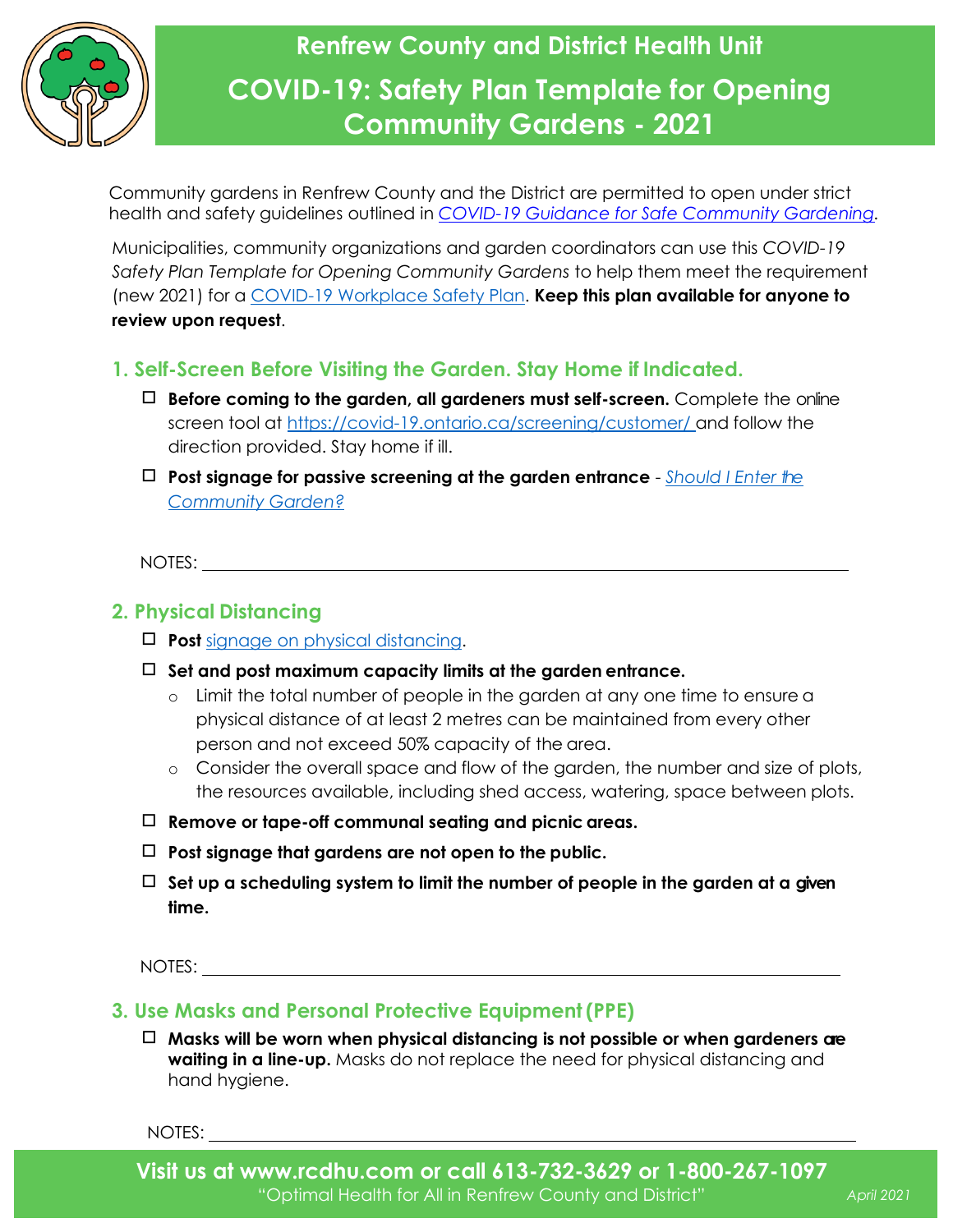

#### **4. Hand Hygiene**

Select which of the following your garden will use to promote hand hygiene:

- ◻ **Share** [How to wash your hands](https://www.publichealthontario.ca/-/media/documents/j/2009/jcyh-handwash.pdf?la=en) **and** [How to use hand sanitizer](https://www.publichealthontario.ca/-/media/documents/j/2009/jcyh-handrub.pdf?la=en) **with registered garden users, and explain the hand hygiene methods to be used in the garden.**
- ◻ **Post hand-hygiene signage:**
	- o [How to wash your](https://www.publichealthontario.ca/-/media/documents/j/2009/jcyh-handwash.pdf?la=en) hands
	- o [How to use hand](https://www.publichealthontario.ca/-/media/documents/j/2009/jcyh-handrub.pdf?la=en) sanitizer
- ◻ **Hand wipes to remove visible soil and debris, followed by alcohol-based hand sanitizer** (containing at least 70% alcohol, and approved by Health [Canada\)](https://www.canada.ca/en/health-canada/services/drugs-health-products/disinfectants/covid-19/hand-sanitizer.html).
	- o Provided by garden
	- o Provided by gardeners
- ◻ **Handwashing sink equipped with hot and cold running water, liquid soap, and paper towels.**
- ◻ **Temporary handwashing station prepared as per the picture below.** This method may only be used if wastewater can be discarded appropriately, such as into a sink, toilet or sewer. Wastewater may not be dumped directly onto the ground.



**Source:** [https://www.fraserhealth.ca/-/media/Project/FraserHealth/FraserHealth/Health-Topics/Food-](https://www.fraserhealth.ca/-/media/Project/FraserHealth/FraserHealth/Health-Topics/Food-Safety/Temporary_Food_Premises_Application.pdf)[Safety/Temporary\\_Food\\_Premises\\_Application.pdf](https://www.fraserhealth.ca/-/media/Project/FraserHealth/FraserHealth/Health-Topics/Food-Safety/Temporary_Food_Premises_Application.pdf)

NOTES: \_\_\_\_\_\_\_\_\_\_\_\_\_\_\_\_\_\_\_\_\_\_\_\_\_\_\_\_\_\_\_\_\_\_\_\_\_\_\_\_\_\_\_\_\_\_\_\_\_\_\_\_\_\_\_\_\_\_\_\_\_\_\_\_\_\_\_\_\_\_\_\_\_\_\_\_\_\_\_\_\_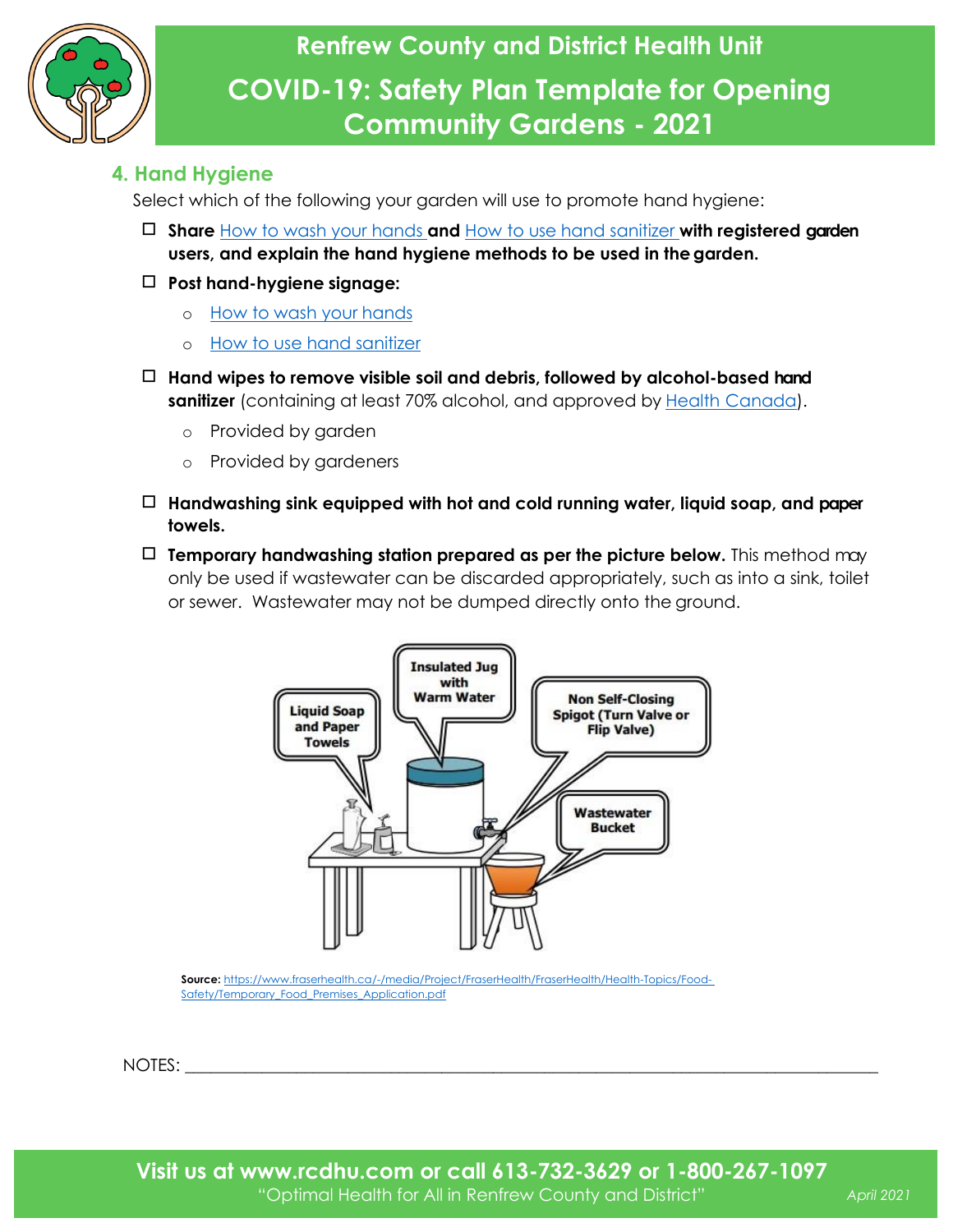

## **5. Cleaning and Disinfection**

**Select which of the following your garden will use to promote cleaning and disinfection of equipment and high touch surfaces:**

- ◻ Share *[Cleaning and Disinfecting in Your Community Garden](https://www.rcdhu.com/wp-content/uploads/2021/05/COVID-19-Fact-Sheet-Cleaning-and-Disinfecting-in-Your-Community-Garden-Final-2021.pdf)* with gardeners.
- ◻ Identify the shared tools/frequently touched surfaces which should be cleaned and disinfected **before and after each use**: garden hoses, spigots, faucet and door handles, shed locks/handles, gate locks, as well as all shared garden tools. Items must be cleaned and free of debris before they are disinfected.
- ◻ Make cleaning chemicals or bleach available. If using bleach:
	- o Develop a plan for who will prepare and dispose of the bleach solution daily.
	- o Post signage on safe preparation of making a bleach solution.
	- o Ensure products are clearly labelled and stored safely out of children's reach.

Gardeners will disinfect shared tools and surfaces between uses.

NOTES:

## **6. Post Required Signage**

- ◻ **Post clear, visible signage at all entrances, and at common areas** reminding members, staff and volunteers about the garden requirements.
- ◻ **Signage to post:**
	- o Garden entrance Maximum number persons allowed in the garden at a time (50% capacity)
	- o ["Should I Enter the Community Garden"](https://www.rcdhu.com/wp-content/uploads/2021/01/Should-I-enter-the-Community-Garden.pdf) covid signage instructing those with symptoms or who have had contact with a confirmed case of COVID-19 to not enter the garden. Advise garden users to monitor their health and do the [self](https://covid-19.ontario.ca/self-assessment/)[assessment e](https://covid-19.ontario.ca/self-assessment/)ach day. Direct members to stay home if they are sick and contact the Renfrew County and District Health Unit COVID-19 Intake Line at 613-732-3629 ext. 977 to discuss their risk and next steps.
	- o No sharing of food or personal items (e.g., gloves)
	- o Physical [distancing](https://www.rcdhu.com/wp-content/uploads/2020/10/Physical-Distancing-Poster-general-with-no-tips-April-28-2020-FINAL-3.pdf)
	- o Garden access for members only
	- o [Cleaning and Disinfecting in Your Community Garden](https://www.rcdhu.com/wp-content/uploads/2021/05/COVID-19-Fact-Sheet-Cleaning-and-Disinfecting-in-Your-Community-Garden-Final-2021.pdf)
	- o [How to wash your hands a](https://www.publichealthontario.ca/-/media/documents/j/2009/jcyh-handwash.pdf?la=en)nd [How to use hand](https://www.publichealthontario.ca/-/media/documents/j/2009/jcyh-handrub.pdf?la=en) sanitizer
	- o [My Mask Protects](https://www.rcdhu.com/wp-content/uploads/2020/08/MY-mask-protects-YOU-Poster.pdf) You

NOTES: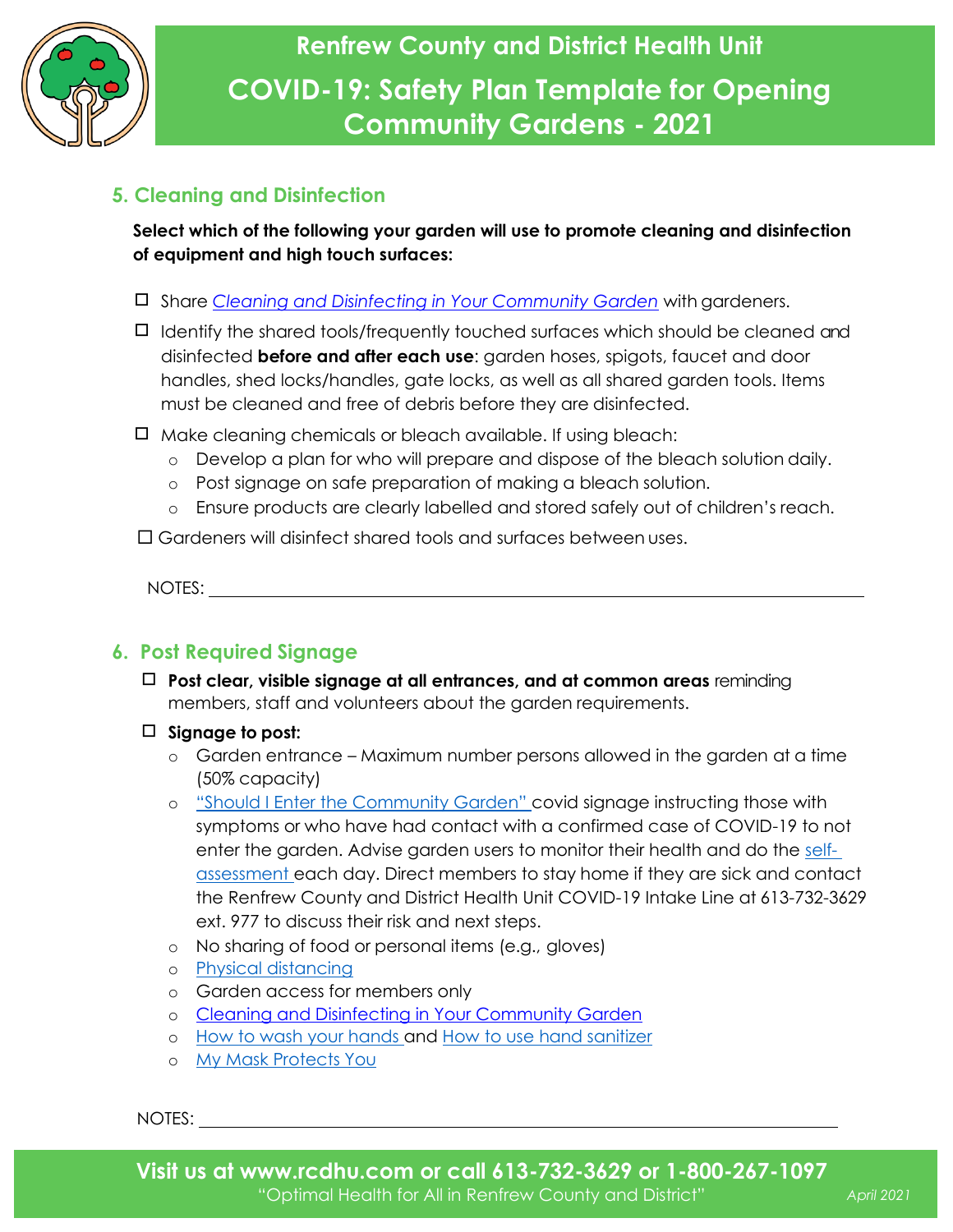

## **7. Member List and Attendance Log for Contact Tracing**

Gardeners, volunteers and staff may need to be contacted if there is a confirmed case of COVID-19 identified in the garden, to help identify close contacts.

- ◻ **Contact List:** Community garden coordinator will keep a current contact list. Here is a link to a sample *[Tracking Tool for Community Garden](https://www.rcdhu.com/wp-content/uploads/2021/05/Tracking-Tool-for-Community-Garden-Coordinators-Covid-19-Requirements-FINAL.pdf) Coordinators*.
- ◻ **Sign-in/sign-out sheet:** Gardeners will sign in before entering and after leaving the garden (paper sign-in sheet, or electronic). If your garden uses a paper sign-in sheet, ask gardeners to bring their own pens. See below for an example of a sign-in sheet. **A printable template is at the end of this document.**

| <b>Name</b> | <b>Date</b> | Time In | <b>Time Out</b> |
|-------------|-------------|---------|-----------------|
|             |             |         |                 |
|             |             |         |                 |
|             |             |         |                 |
|             |             |         |                 |
|             |             |         |                 |
|             |             |         |                 |

NOTES: **\_**

### **8. Communication and Compliance**

It is important that everyone is safe and respectful in the garden because of the seriousness of the COVID-19 situation.

- ◻ **Communicate COVID-19 Safety Requirements:** Community garden coordinator informs garden users of the requirements prior to allowing access to the garden.
- ◻ **Limit Access to Gardens when Needed:** Community garden coordinator limits access for a garden member that is unwilling to follow the requirements and public health practices above.

NOTES: with the set of the set of the set of the set of the set of the set of the set of the set of the set of the set of the set of the set of the set of the set of the set of the set of the set of the set of the set of t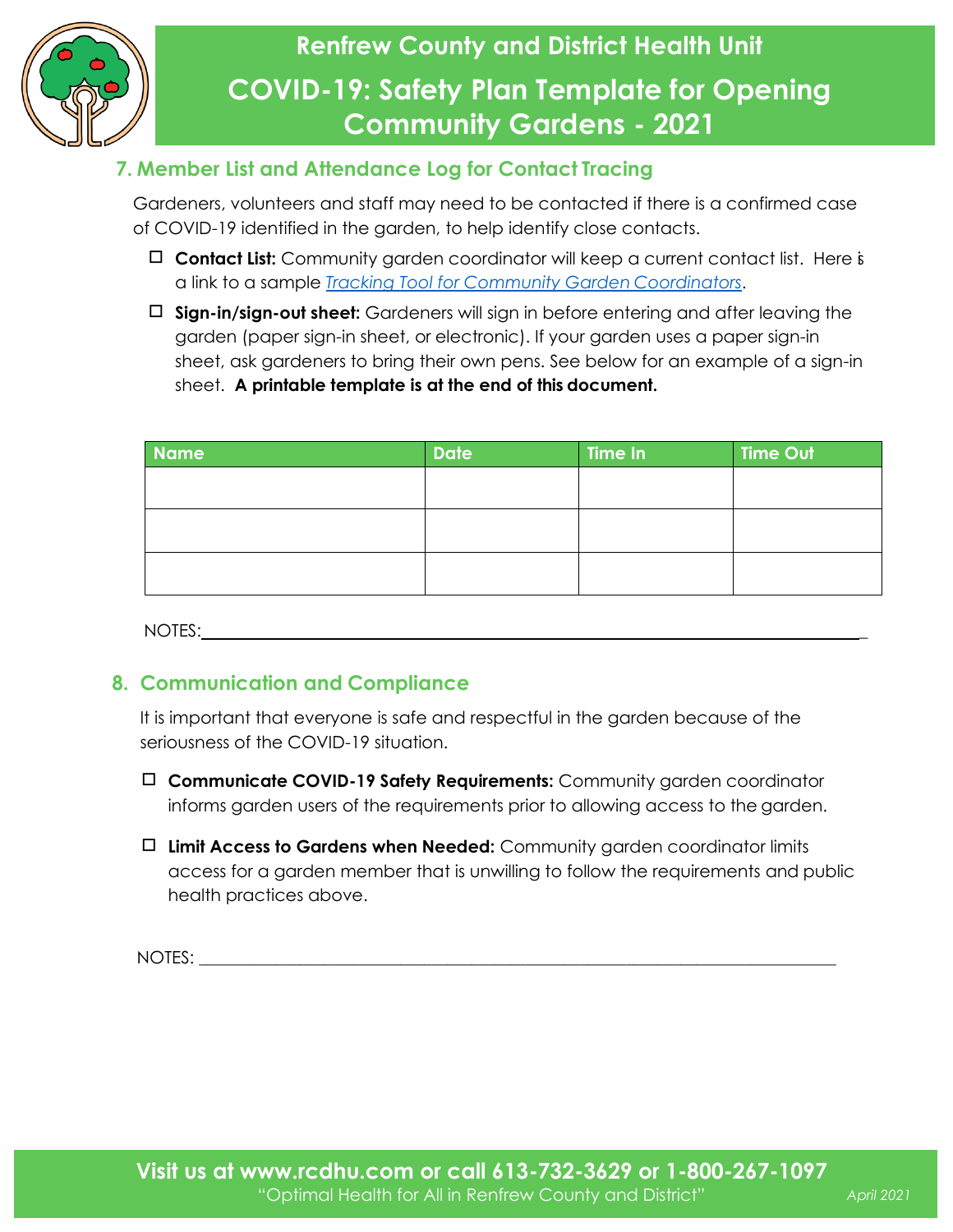# **Renfrew County and District Health Unit COVID-19: Safety Plan Template for Opening Community Gardens - 2021**

#### **Resources:**

- RCDHU link: [COVID-19 Guidance for Safe Community](https://www.rcdhu.com/wp-content/uploads/2021/05/COVID-19-Guidance-for-Safe-Community-Gardening-Final-April-29-2021.pdf) Gardening
- RCDHU Signage link: **[Should I Enter the Community](https://www.rcdhu.com/wp-content/uploads/2021/01/Should-I-enter-the-Community-Garden.pdf) Garden?**
- RCDHU. **[Tracking Tool for Community Garden Coordinators: COVID-19 Requirements](https://www.rcdhu.com/wp-content/uploads/2021/05/Tracking-Tool-for-Community-Garden-Coordinators-Covid-19-Requirements-FINAL.pdf)  [Available](https://www.rcdhu.com/wp-content/uploads/2020/05/RCDHU-Tracking-Tool-for-Community-Garden-Coordinators-Covid-19-Requirements-B.pdf)**
- RCDHU: Cleaning and [Disinfecting in Your Community Garden](https://www.rcdhu.com/wp-content/uploads/2021/05/COVID-19-Fact-Sheet-Cleaning-and-Disinfecting-in-Your-Community-Garden-Final-2021.pdf)
- RCDHU. **Community Garden Sign-In Sheet** (See below)

For more information or to speak with a Public Health Inspector, please call Renfrew County and District Health Unit at 613-732-3629.

Thank you for helping to keep community gardens healthy and safe.

**Adapted and reprinted with permission from Peterborough Public Health. Current as of April 29, 2021**

**Visit us at www.rcdhu.com or call 613-732-3629 or 1-800-267-1097** "Optimal Health for All in Renfrew County and District"